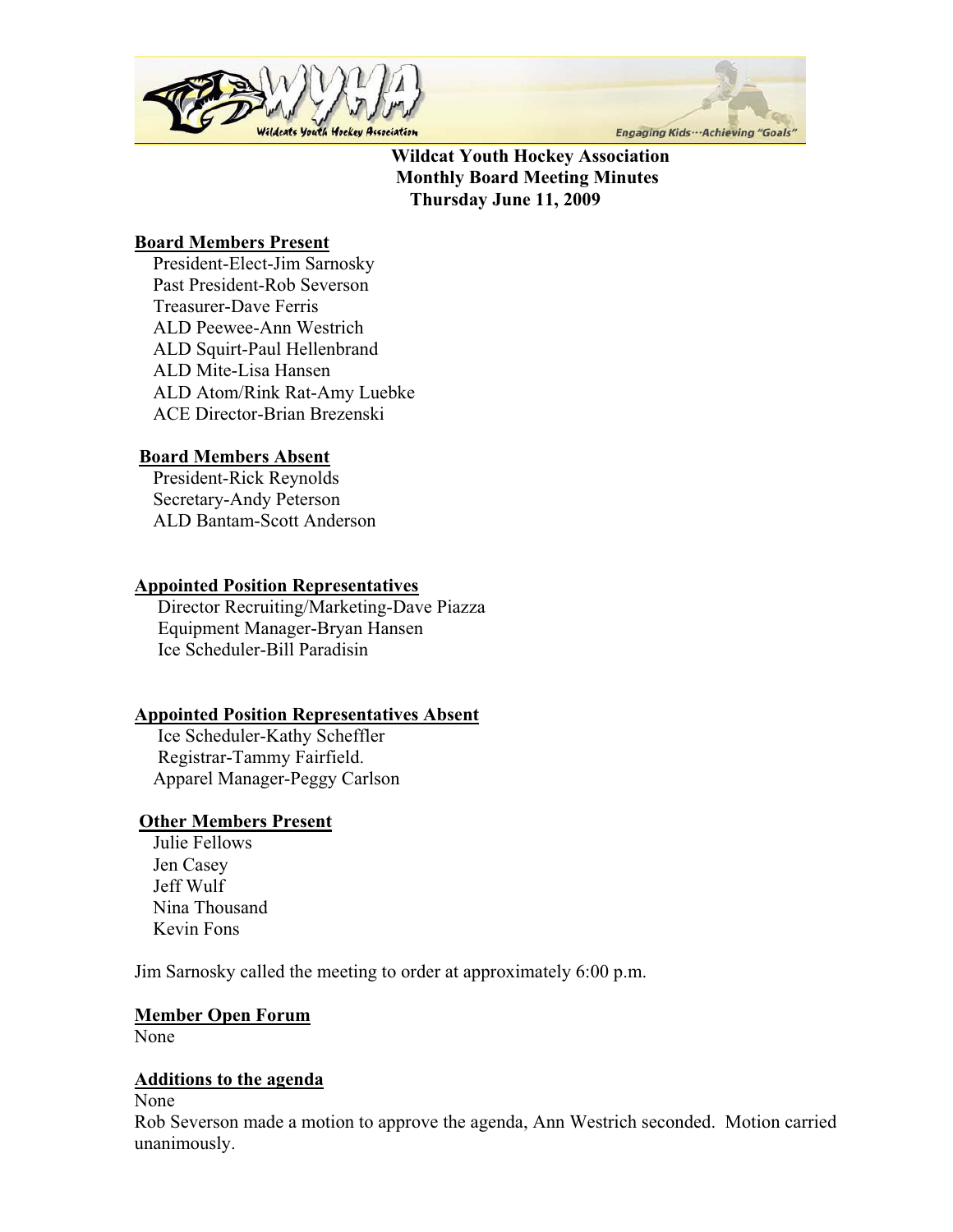### **Approval of prior meeting minutes**:

Rob Severson made a motion to approve the April meeting minutes, Lisa Hansen seconded. Motion carried unanimously.

### **Treasurer-Dave Ferris**

Dave Ferris (e-mailed report).

Rob Severson made a motion that Brad Brethouwer be reimbursed 100% for USA Hockey Level 4 coaches clinic, Brian Brezenski to also be reimbursed 100%. All Future Level 4 Clinics will be reimbursed at 50%. Ann Westrich seconded, Motion carried unanimously. Ann Westrich made a motion to approve the list of unpaid bills, Paul Hellenbrand seconded. Motion carried unanimously.

## **Reports/updates**:

### **Treasurer's Report:**

E-mailed report attached. Bryan Hansen and Dave have started the initial budget, need average ice cost to finalize.

Paul Hellenbrand made a motion to approve the list of unpaid bills, Ann Westrich seconded. Motion carried unanimously.

### **Equipment Report:**

Need to add Open Equipment Manager Position to the Web Site (Amy Luebke)

### **Fundraising Report:**

Baseball Fundraiser – Bad Weather, but had total sales of around \$820. Lisa needs someone to run next months Baseball concession.

Will coordinate with Parade of Homes crew before buying more food.

#### **Apparel Report:**

Need to add Open Position to the Web Site (Amy Luebke)

#### **Registrar's Report:**

Nothing to report.

#### **Ice Scheduler's Report:**

|                                                              | Update on Ice for 09-10. Discussed. |                |
|--------------------------------------------------------------|-------------------------------------|----------------|
| Rink                                                         | Practice Ice                        | Game Ice       |
| Verona                                                       | No                                  | N0             |
| Hartmeyer                                                    | N <sub>0</sub>                      | Maybe          |
| McFarland                                                    | Maybe                               | Maybe          |
| Sun Prairie                                                  | Unknown                             | Unknown        |
| Oregon                                                       | Unknown                             | Unknown        |
| <b>MIA</b>                                                   | No                                  | No             |
|                                                              | Dane County Probably(Sept)          | Probably(Sept) |
| Sauk                                                         | Yes                                 | Yes            |
| Tryouts at Sauk Weekend of October 3rd.                      |                                     |                |
| Atoms / Rink Rats may share ice with Sauk Cross Ice program? |                                     |                |
|                                                              |                                     |                |

## **Bantam ALD Report:**

Nothing to report.

## **Peewee ALD Report:**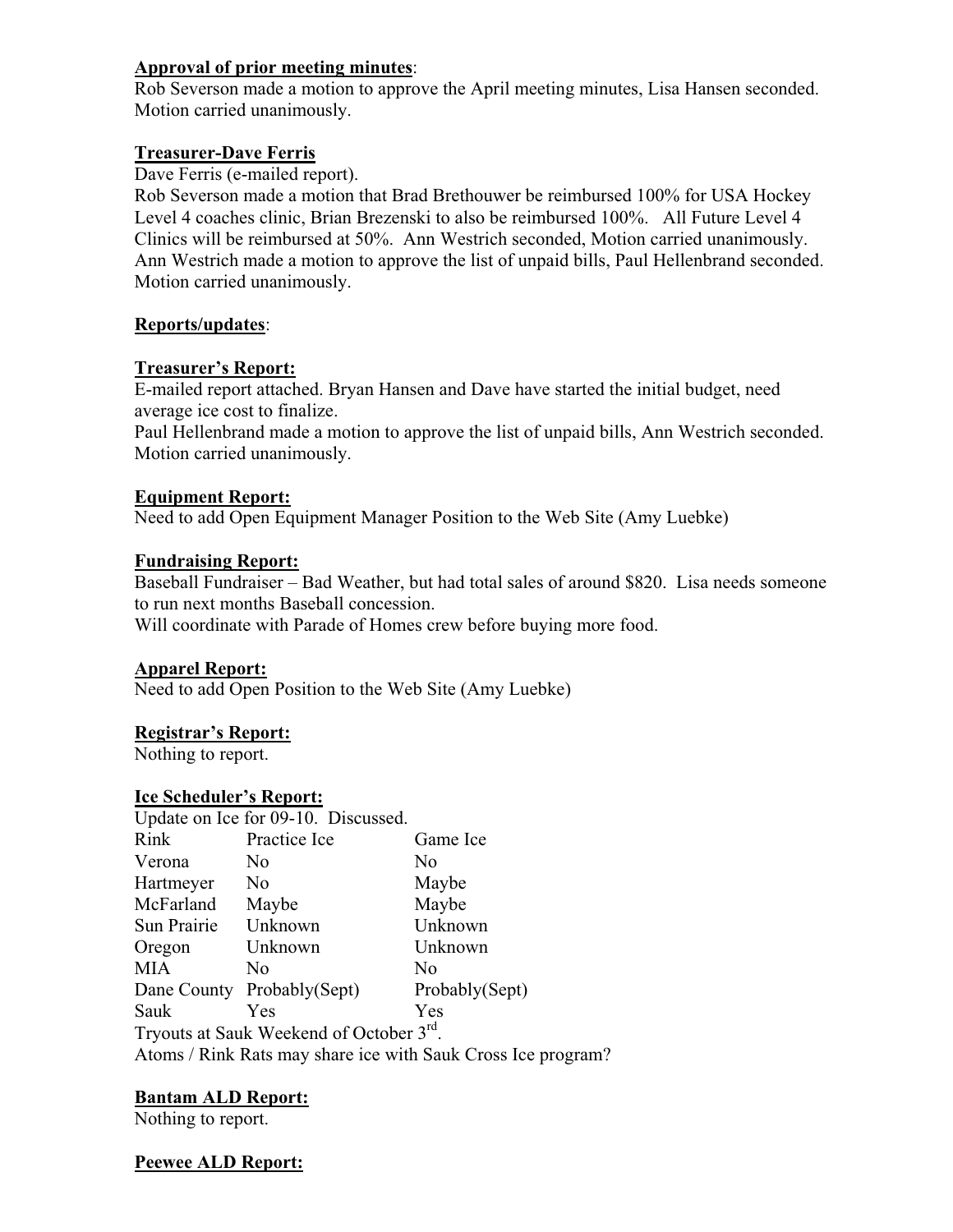Nothing to report.

## **Squirt ALD Report:**

Nothing to report.

# **Mite ALD Report:**

Nothing to report.

### **Atom/Rink Rat ALD Report:**

Nothing to report.

### **Marketing Director/LTP Report:**

Patriots are willing to do LTP with us, again. The day and time needs to be defined and Dave will meet with them next month to firm up a day and time.

Will need to find a coach for the small kids as Katie will probably not be back. Need to look for a coach for the more advanced kids also. Work with Brian Brezenski this summer to fill both positions.

Letter sent out this week on Rink Donations. Ann Westrich and Dave Piazza to work on a script for calls and a follow-up e-mail with the donation form. Jim and Dave will review. ALD's will call families who have not donated yet. Nina Thousand will make sure the list is up to date.

### **ACE Director Report:**

Bryan will purchase coaching DVD's for the club Library

### **New Business**

**Team Reps/Alds' –** Jim Sarnosky discussed that the Team Rep is done at the end of the season, The ALD handles all communications after that. The ALD's stay with their groups until the start of the next season. There needs to be a handoff of all documents, e-mail addresses, lists from the old ALD to the new ALD's. The ALD speaks for and represents the Board.

**Registration meeting/Online registration –** Nina Thousand will setup a registration meeting at the end of July. Tammy Fairfield and Bryan Hansen will be there.

Amy Luebke made a motion to allow Tammy Fairfield to purchase some 3-Ring Binders, Rob Severson seconded. Motion carried unanimously.

Bryan Brezenski will buy a set of USA Hockey Coaching DVD's for the club.

Dave Ferris discussed the Waunakee Parks survey on the village Webpage. ALD's to send out an e-mail urging parents to complete the survey.

Brian Brezenski made a motion to provide free equipment rental, with a security deposit to insure the equipment is returned, for LTP/LTS on a first come first serve basis by registration date. Rob Severson seconded. 1 Opposed, Motion Carried.

Need to Change Board Members on the Web Page.

## **Old Business**

None